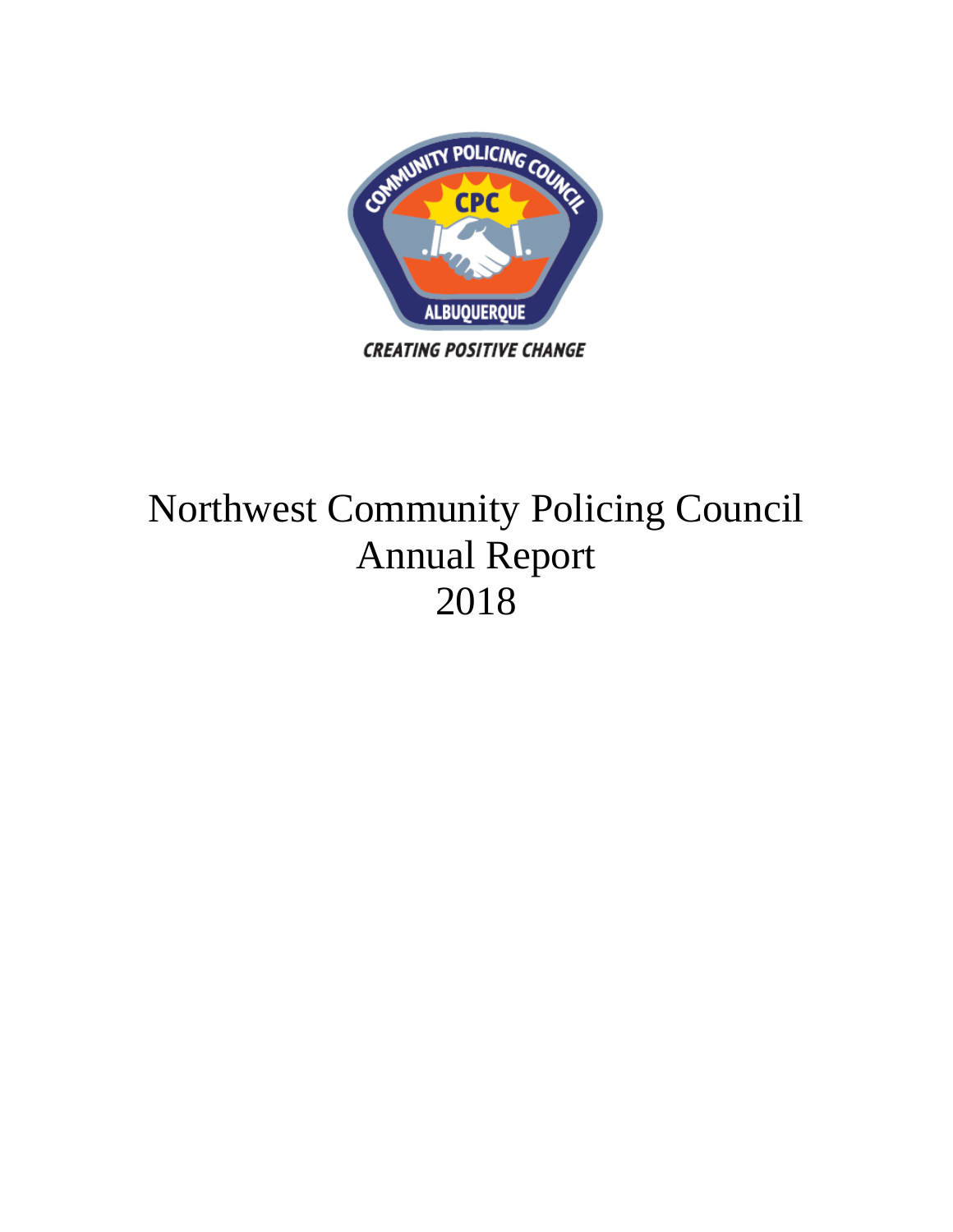# **TABLE OF CONTENTS**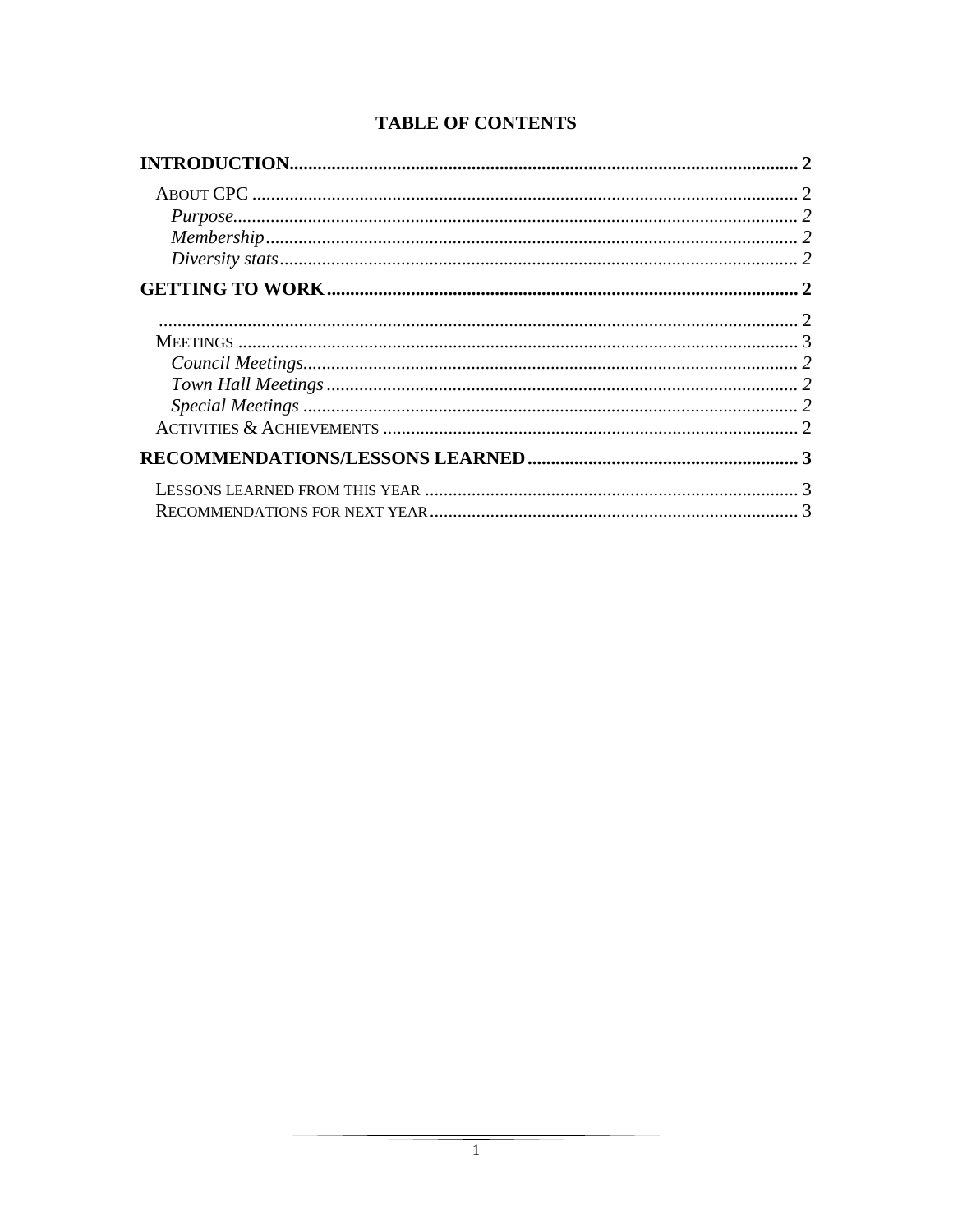# *Introduction*

#### About CPC

• The Northwest CPC was established in 2014 to facilitate and improve relations between the residents of the City of Albuquerque and the Albuquerque Police Department.

#### Purpose

• The purpose of the Community Policing Council (Council) is to promote and maintain positive, respectful, supportive and cooperative interactions between Members of the community and the Albuquerque Police Department to ensure reforms are met and sustained.

#### Membership

• The NW CPC has maintained a robust council, ending the year with seven voting members from a variety of racial and ethnic groups, sexes, and ages.

#### Diversity

• The NW CPC continues to attract a diverse segment of the population from the Albuquerque Police Department Northwest Area Command. Attendees continue to be focused primarily on the more northern neighborhoods, though, an area of concern that we look to address in the coming year.

# *Getting to work*

Meetings

• NW CPC meetings continue to be held on a monthly basis at the Don Newton Taylor Ranch Community Center. This center provides easy access and parking for visitors and is located in a fairly central location. The meetings are well attended.

#### Special Meetings

• The NW CPC has held two special meetings of the Council to interview new candidates for voting membership and to strategize on future meetings.

#### Activities and Achievements

- The NW CPC continued a program of inviting speakers and presenters at monthly meetings to further engage and educate the public. These presentations have included members of the Albuquerque Police Department and representatives from outside agencies. Speakers and presenters are chosed to address community concerns and issues.
- The NW CPC Facebook page was created this year, allowing us to post information about upcoming meetings and community events. Other social media platforms have been considered but do not provide sufficient benefit to warrant their use at this time.